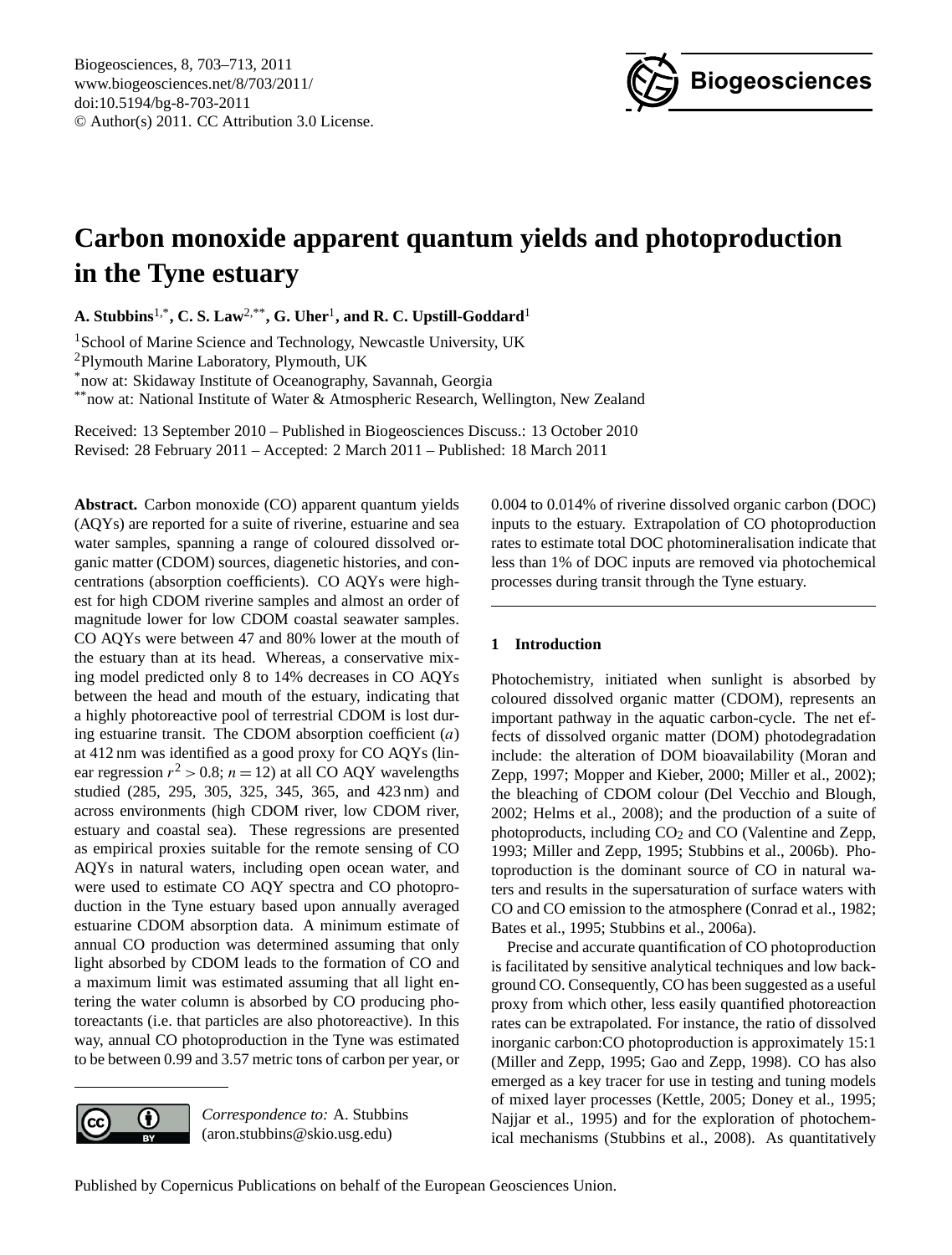the second largest product of CDOM photomineralization (Miller and Zepp, 1995; Mopper and Kieber, 2001), CO photoproduction is also a significant term in the global carboncycle.

Calculating the rate of a photoreaction in the natural environment requires knowledge of its spectral efficiency or quantum yield (QY). The QY is defined as the number of moles of product formed or reactant lost per mole of photons (einsteins; E) absorbed at a given wavelength  $(\lambda)$ . If the molar absorption coefficient and concentration of a reactant are known, true reaction QYs can be calculated. However, as CDOM chromophores are not well characterized, QYs are usually normalized to the total absorbance of dissolved constituents, providing an apparent quantum yield (AQY). AQYs for photoreactions involving CDOM display near-monotonic decreases with increasing wavelength between 270 and 600 nm (Valentine and Zepp, 1993), necessitating the determination of AQY spectra to account for this wavelength dependence.

CO AQY spectra have been reported for a variety of waters. Most studies report CO AQY spectra either exclusively for fresh water (Valentine and Zepp, 1993; Gao and Zepp, 1998) or exclusively for seawater (Kettle, 1994; Ziolkowski and Miller, 2007; Zafiriou et al., 2003), finding relatively minor, unexplained variations between samples. However, if data from different environments are compared, clear variations can be seen between marine and freshwater CO AQY spectra (Stubbins, 2001; Zhang et al., 2006; Xie et al., 2009; White et al., 2010). The most noticeable of these is that values for seawater AQYs are around 5–10 times lower than those for freshwaters. These variations have been ascribed to a combination of qualitative relationships, including a reduction in the concentration of aromatic chromophores, as indicated by lower CDOM light absorption at higher salinities, differences in the chemistry of terrestrial versus marine derived DOM, and a reduction in CO AQY with increasing irradiance dose (Stubbins, 2001; Zhang et al., 2006).

In the open ocean CO AQYs and CDOM levels are relatively constant allowing CO photoproduction to be reasonably well constrained (30–90 Tg CO-C yr<sup>-1</sup>; Zafiriou et al., 2003; Stubbins et al., 2006b; Fichot and Miller, 2010). However, variability in CDOM concentration and reactivity complicates predicting photoreaction rates in terrestrially influenced waters. Here we report variations in CO AQYs across strong gradients in CDOM concentration, source and reaction history in the Tyne estuary, England, and in four British rivers (North Tyne, South Tyne, Tay and Tamar). A resulting relationship between CDOM light absorption and CO AQYs is recommended for use in predicting the photoreactivity of natural waters using in situ or remotely sensed measurements of CDOM absorption coefficients. This rationale is similar to that employed in previous studies (Stubbins, 2001; Xie et al., 2009; Fichot and Miller, 2010). This approach to predicting CO AQYs is used to estimate annual CO photoproduction within the Tyne estuary.



**Fig. 1.** Tyne catchment with North Tyne, South Tyne and Tyne estuary marked. Inset: map of UK showing location of the Tyne catchment. Red circles indicate the locations of stations described in Table 1.

# **2 Methods**

# **2.1 Field site**

The River Tyne (Fig. 1), North East England, has two main tributaries, the North and South Tyne. Inputs of organic carbon from thick  $\left($  < 10 m) blanket peats give the North Tyne high DOC concentrations (mean: 1099 µM; Spencer et al., 2007), whereas, the South Tyne drains predominantly moorland covered limestone and has lower DOC concentrations (mean: 456 µM; Spencer et al., 2007). The catchment is mainly pastoral below the confluence of the two tributaries, with some arable and industrial land. DOC concentrations at the head of the estuary range from ∼600–2300 µM (mean ∼1200 µM; Spencer et al., 2007). These high inputs of terrestrial DOC dominate over anthropogenic point sources, the latter being confined to the seaward end of the estuary (Spencer et al., 2007). The estuary is 35 km long, macrotidal and partially mixed, with an average annual residence time of ∼12 days (Watts-Rodrigues, 2003) and a mean spring tidal range of 0.7–5.0 m [\(www.PortofTyne.co.uk\)](www.PortofTyne.co.uk). The estuary and lower river were canalized in the latter half of the 19th century, with islands removed and meanders straightened. In 1850, the Tyne Improvement Commission began dredging the estuary, stretching 16 km inland. Today the river is navigable 24 km inland, which includes all estuarine sampling sites in the current study (Stations 1–14). Dredging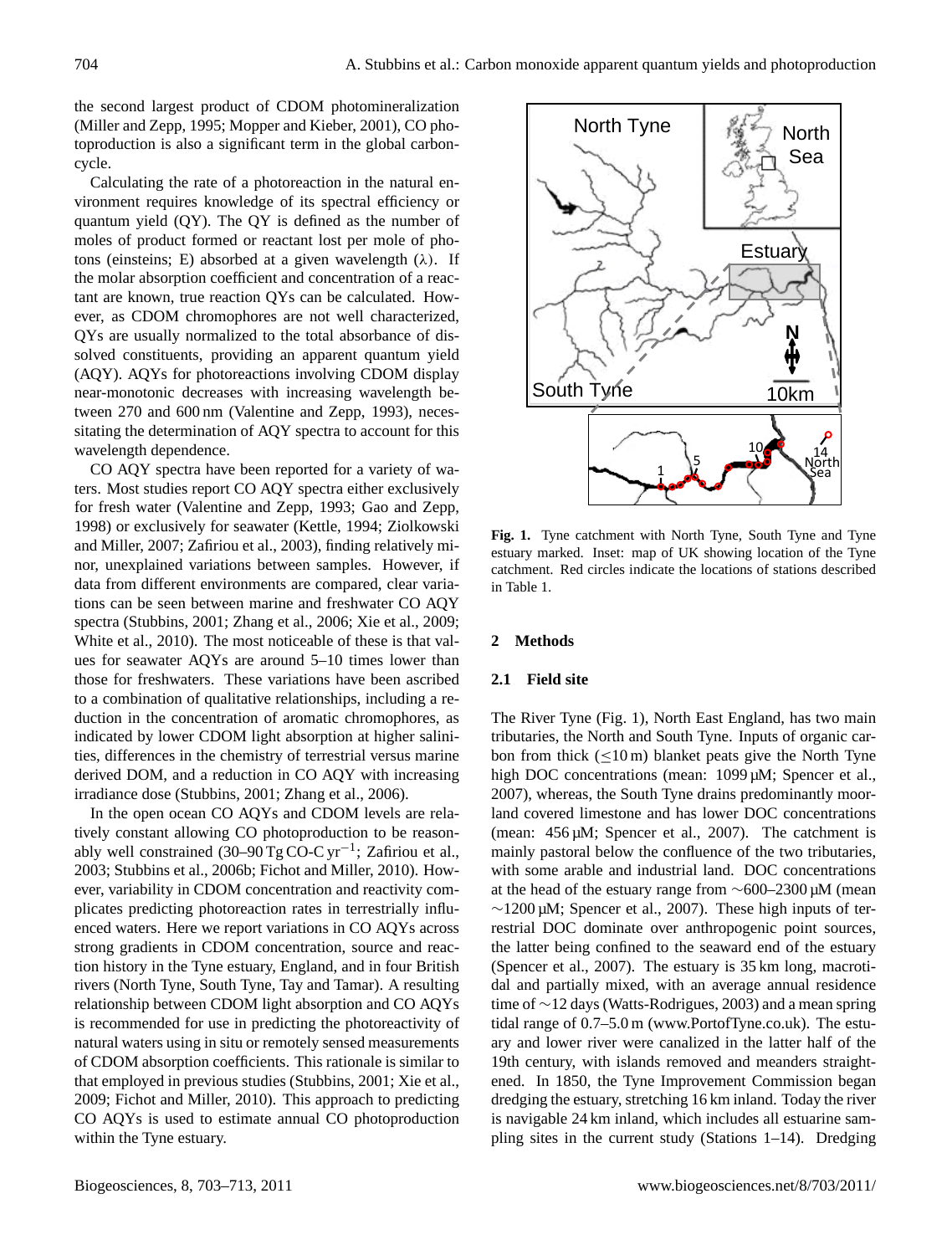Table 1. Tyne estuary station numbers, geographical coordinates, surface areas, residence times, volumes, mean annual salinity and mean annual coloured dissolved organic matter absorption coefficient at 412 nm. Standard errors are reported for salinity and CDOM  $a_{412}$  data, together with sampling number, n, reported in parenthesis. Data were collected during 11 transects of the Tyne estuary which took place between November 1998 and April 2001.

| <b>Station</b> | Lat $(N)$ :<br>Long(W) | Surface<br>Area $(km2)$ | Residence<br>Time $(d^{-1})$ | Volume<br>$(10^6 \,\mathrm{m}^3)$ | Salinity<br>$(-)$   | CDOM $a_{412}$<br>$(m^{-1})$ |
|----------------|------------------------|-------------------------|------------------------------|-----------------------------------|---------------------|------------------------------|
|                | 54.9650:1.6833         | 0.85                    | 0.22                         | 1.263                             | $0.4 \pm 0.3$ (5)   | $18.1 \pm 0.8$ (5)           |
| 2              | 54.9633:1.6617         | 0.40                    | 0.20                         | 1.149                             | $0.6 \pm 0.6$ (4)   | $17.2 \pm 1.0$ (4)           |
| 3              | 54.9583:1.6350         | 0.38                    | 0.21                         | 1.206                             | $1.2 \pm 0.9$ (5)   | $17.0 \pm 1.1(5)$            |
| 4              | 54.9667:1.6117         | 0.31                    | 0.18                         | 1.085                             | $2.0 \pm 1.4$ (5)   | $15.8 \pm 0.7(5)$            |
| 5              | 54.9700:1.5884         | 0.13                    | 0.06                         | 0.437                             | $6.0 \pm 1.3$ (14)  | $14.5 \pm 1.0$ (14)          |
| 6              | 54.9650:1.5733         | 0.22                    | 0.16                         | 1.097                             | $7.0 \pm 1.8$ (10)  | $13.4 \pm 1.2$ (10)          |
| 7              | 54.9616:1.5400         | 0.53                    | 0.41                         | 2.915                             | $7.4 \pm 2.0$ (10)  | $12.5 \pm 1.1(10)$           |
| 8              | 54.9833:1.5283         | 0.70                    | 0.61                         | 4.882                             | $10.4 \pm 2.1$ (4)  | $11.0 \pm 1.6(4)$            |
| 9              | 54.9867:1.4850         | 0.44                    | 0.34                         | 2.851                             | $11.4 \pm 5.0$ (10) | $7.1 \pm 2.9$ (10)           |
| 10             | 54.9883:1.4733         | 0.31                    | 0.23                         | 2.075                             | $13.5 \pm 2.2(5)$   | $7.7 \pm 1.3(5)$             |
| 11             | 54.9867:1.4600         | 0.62                    | 0.52                         | 4.982                             | $14.4 \pm 3.9(5)$   | $7.7 \pm 1.8$ (5)            |
| 12             | 55.0000:1.4417         | 0.44                    | 0.35                         | 3.814                             | $17.0 \pm 4.3$ (10) | $6.7 \pm 1.9$ (10)           |
| 13             | 55.0130:1.4101         | 0.99                    | 0.78                         | 8.734                             | $17.6 \pm 2.7(10)$  | $7.1 \pm 1.2$ (10)           |
| 14             | 55.0467:1.3063         | 0.85                    | 0.56                         | 8.303                             | $21.7 \pm 2.4(11)$  | $5.2 \pm 1.0$ (11)           |
| Total          |                        | 7.16                    | 4.84                         | 44.800                            |                     |                              |

maintains depths of 9.1 m below Chart Datum throughout most of the estuary (Stations 4–12; Table 1) and 12.1 m below Chart Datum below the Riverside Quay (Station 13 and 14; Table 1) [\(www.PortofTyne.co.uk\)](www.PortofTyne.co.uk). The canalized nature of the lower river and estuary, along with other factors including the absence of substantial areas of tidal flooding and drainage, make the Tyne a near-ideal system for determining the impacts of estuarine processes upon CDOM photoreactivity. In addition, the predominance of peat derived DOC in the Tyne makes it representative of most UK catchments (Hope et al., 1997) and northern peatlands generally.

Samples from the River Tamar (South West England) and the River Tay (South East Scotland) are also included. The Tamar's catchment is dominated by moorland with some contribution from deciduous woodland and hill farms. DOC concentrations in the River Tamar are lower than for the peat dominated Tyne, reaching a maximum of about 480 µM (Miller, 1999). The Tay is one of the least contaminated rivers in Europe (Sholkovitz, 1979) and the largest river in the UK based upon mean annual discharge (Maitland and Smith, 1987). To our knowledge, no DOC data exists for the Tay. Like the Tamar, the catchment is dominated by moorland, with minimal arable (8%), forestry (5%) and urban (1%) land (Bryant and Gilvear, 1999). Soils are thin and underlain by metamorphic rocks (Bremner, 1939). Inclusion of samples from these rivers, together with those from the moorland/limestone dominated South Tyne and the coastal North Sea, give the data set relevance beyond peat dominated systems.

Samples for the determination of CO AQYs were collected from the Tyne estuary and North Sea onboard R/V *Bernicia* (April 2001), from the Tamar onboard R/V *Tamaris* (April 2001), and from the Tay, North Tyne and South Tyne from riverbanks (May 2001). In addition, samples for salinity and CDOM absorbance analyses were collected from the Tyne estuary during 11 axial transects conducted between November 1998 and April 2001, again on R/V *Bernicia*. All samples were collected using a pre-cleaned (10% hydrochloric acid, ultrapure laboratory water from a Millipore Q185 system hereafter referred to as Milli-Q) and sample rinsed polyethylene bucket and placed in similarly cleaned high density polyethylene carboys. Samples were transported in the dark and then 0.1 µm filtered through a Millipore POLY-CAP 150 TC filter capsule which had been flushed with acetonitrile, Milli-Q, and sample. Filtration was carried out in a darkroom (lit using a red photographic "safe" light) within 24 h of collection. Samples were stored refrigerated in complete darkness for <2 weeks before use.

#### **2.2 Monochromatic irradiations**

Further sample processing and irradiations were conducted in the temperature controlled darkroom. Samples were allowed to reach room temperature and then re-filtered immediately prior to irradiation  $(0.1 \,\mu\text{m})$ ; the latter in order to remove potential bacterial re-growth that could have led to microbial CO oxidation and an underestimation of CO AQYs. No DOM precipitation was noticed in between filterings and CDOM absorption coefficients remained constant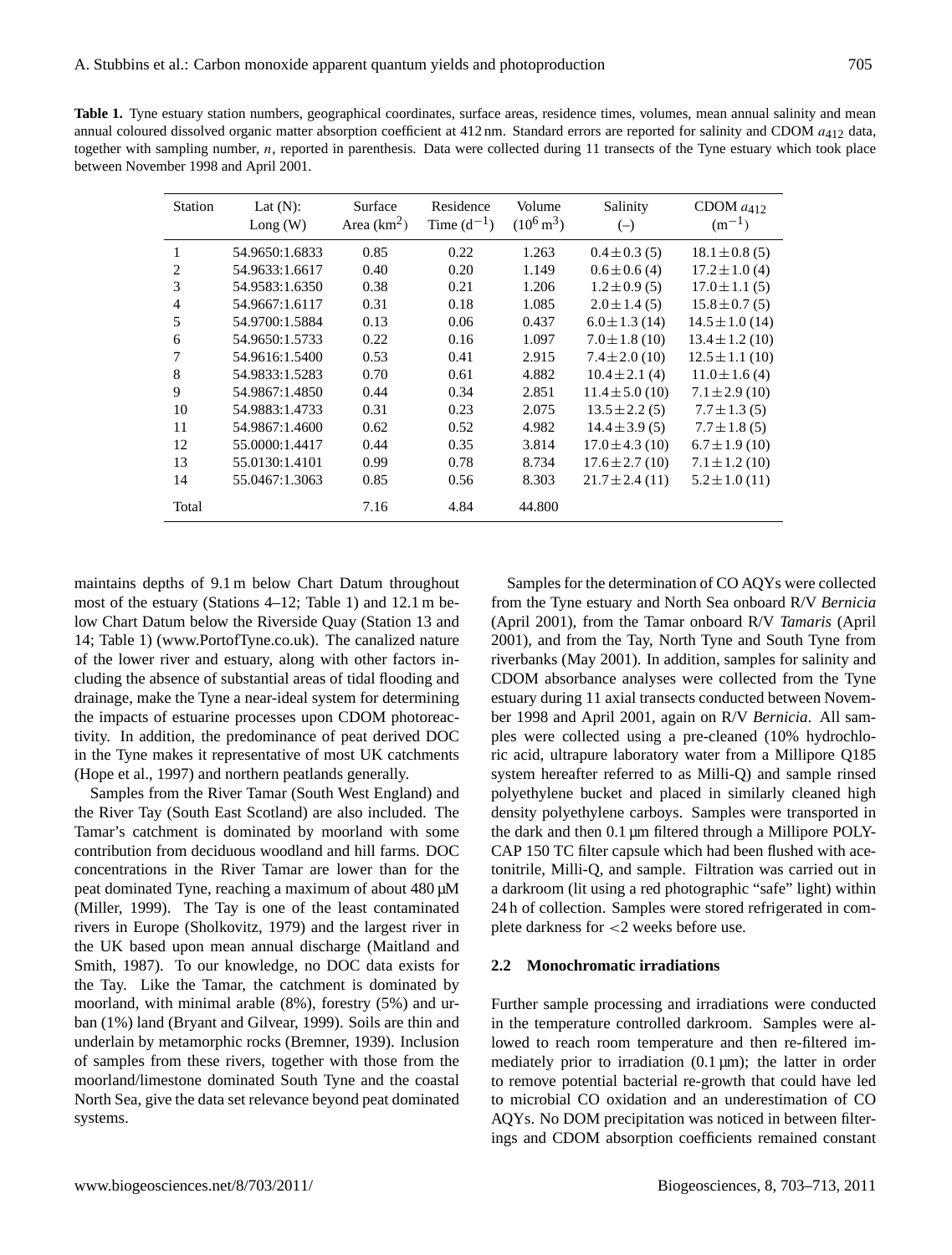(less than 0.5% variations at 300 nm), indicating negligible losses of CDOM due to repeated filtering or microbial activity. Samples were then bubbled with CO scrubbed zerograde air (Hopcalite scrubber) for  $\geq 1$  h to reduce background CO and ensure consistent pre-irradiation levels of other dissolved gases. The same bottle of zero-grade air was used throughout. Volatile DOM, pH and  $pCO<sub>2</sub>$ , which may have had an influence on sample CO photoproduction, were not measured pre- or post-purging. Purged sample was introduced through clean Tygon tubing into a quartz cell (diam- $\text{eter} = 17.3 \text{ mm}$ ,  $\text{length} = 200 \text{ mm}$ ,  $\text{volume} = 84 \text{ mL}$ ) which had been pre-rinsed with hydrochloric acid (0.1 M), Milli-Q and sample. The cell was flushed and allowed to overflow before it was capped with gas-tight nylon SwageLok fittings. The cell was then placed in the light beam of a monochromator (25 cm grating monochromator, Model 77200; Oriel Instruments) with a 1 kW Hg-Xe light source and with the bandpass set to 5 nm. Irradiations were run at  $25^{\circ}$ C and at the following wavelengths: 285, 295, 305, 325, 345, 365 and 423 nm. Photon flux into the irradiation cell was determined using potassium ferrioxalate liquid-phase chemical actinometry (Calvert and Pitts, 1966). Thirty minute irradiations were routinely used for determining CO AQYs. However, due to low production rates, the North Sea water sample was irradiated for 60 min at 365 and 423 nm. For each irradiated sample an aliquot of filtered water was placed in a 60 mL gas tight crimp top vial. Vials were prepared and filled as described above for the irradiation cell and were then incubated at 25 ℃ in the dark to provide dark controls for each irradiation. As with the irradiated samples, these dark controls were transferred to the vials using Tygon tubing. Tygon can introduce CO contamination. However, in the current study any contamination from the Tygon was minor as dark CO concentrations were universally low  $(< 2 nM)$ .

### **2.3 Ultraviolet-visible absorption spectra**

CDOM absorption coefficient spectra (250 to 800 nm) were determined using a 1 cm quartz cuvette and a scanning UVvisible, double-beam, spectrophotometer (Kontron, Uvicon 923) with Milli-Q water as a reference beam blank. CDOM spectra were corrected for offsets due to scattering and instrument drift by subtraction of the average absorbance between 700 and 800 nm. Data output from the spectrophotometer were in the form of dimensionless absorbance or optical density (OD) and were converted to the Napierian absorption coefficient,  $a$  (m<sup>-1</sup>; Hu et al., 2002). Light attenuation spectra for unfiltered samples were also determined using the above method. An approximation of light absorption spectra for coloured particulate material (CPM) was then determined by subtracting the filtered-water CDOM absorbance spectra from the light attenuation spectra of unfiltered samples, and then zeroing the resultant spectra at longer wavelengths by subtraction of the average absorbance between 700 and 800 nm. The spectra were zeroed between 700 and 800 nm as natural aquatic particles exhibit negligible absorbance at these wavelengths (Babin and Stramski, 2002), such that it is reasonable to attribute the attenuation at these wavelengths to scattering. The resultant PCM spectra should still be regarded as over-estimates of CPM absorbance as they include contributions to light attenuation from additional scattering by particles at shorter wavelengths that can be significant (Preisendorfer, 1976).

# **2.4 Carbon monoxide**

Dark and light CO samples were collected and processed immediately after irradiation. Differences between darks and lights were used to determine the amount of CO produced during irradiation. In the darkroom, crimp top vials (60 mL) were flushed with sample before sealing with Teflon faced butyl septa. CO scrubbed carrier gas was introduced through the vial septa via a needle to create a 25 mL headspace. Following 30 min dark equilibration using a wrist action shaker, CO scrubbed water was introduced to the vial through a syringe. A second syringe was used to collect 15 to 20 mL of the displaced headspace gas. The CO mixing ratio within the headspace was measured using a reduction gas detector with UV-photometer (RGD2, Trace Analytical, Menlo Park, USA) following separation by gas chromatography (Stubbins et al., 2006a). The RGD2 sensitivity is quoted at  $\pm 1$  ppbv CO with greater than 98% reproducibility (Trace Analytical) and has been shown to be linear over a wide range of CO concentrations (0 to 900 ppbv; Sjöberg, 1999). Precision of this method when measuring standards was better than  $\pm 1\%$ . Mean percentage standard errors for sample replicates were  $\leq$ 2%. A method blank was determined by irradiating CO purged MilliQ water. CO photoproduction was undetectable in this blank. The blank was transferred to the irradiation cell using Tygon tubing and did not cause any measurable CO contamination.

# **2.5 Calculation of apparent quantum yields**

CO AQYs were calculated following Zafiriou et al. (2003) as the moles of CO produced per mole of photons absorbed by CDOM during each irradiation.

### **3 Results and discussion**

### **3.1 Apparent quantum yields**

Freshwater and seawater CO AQY spectra (Fig. 2) exhibited near log-linear decreases with increasing wavelength. CO AQYs at a given wavelength fell rapidly with increasing salinity, with AQYs at the head of the Tyne estuary being 2 to 6 times higher than at the mouth (see Fig. 3 for AQYs at 325 nm and Table 2 for all wavelengths). These results are consistent with previously published CO AQY spectra from fresh (Valentine and Zepp, 1993; Kettle, 1994; Gao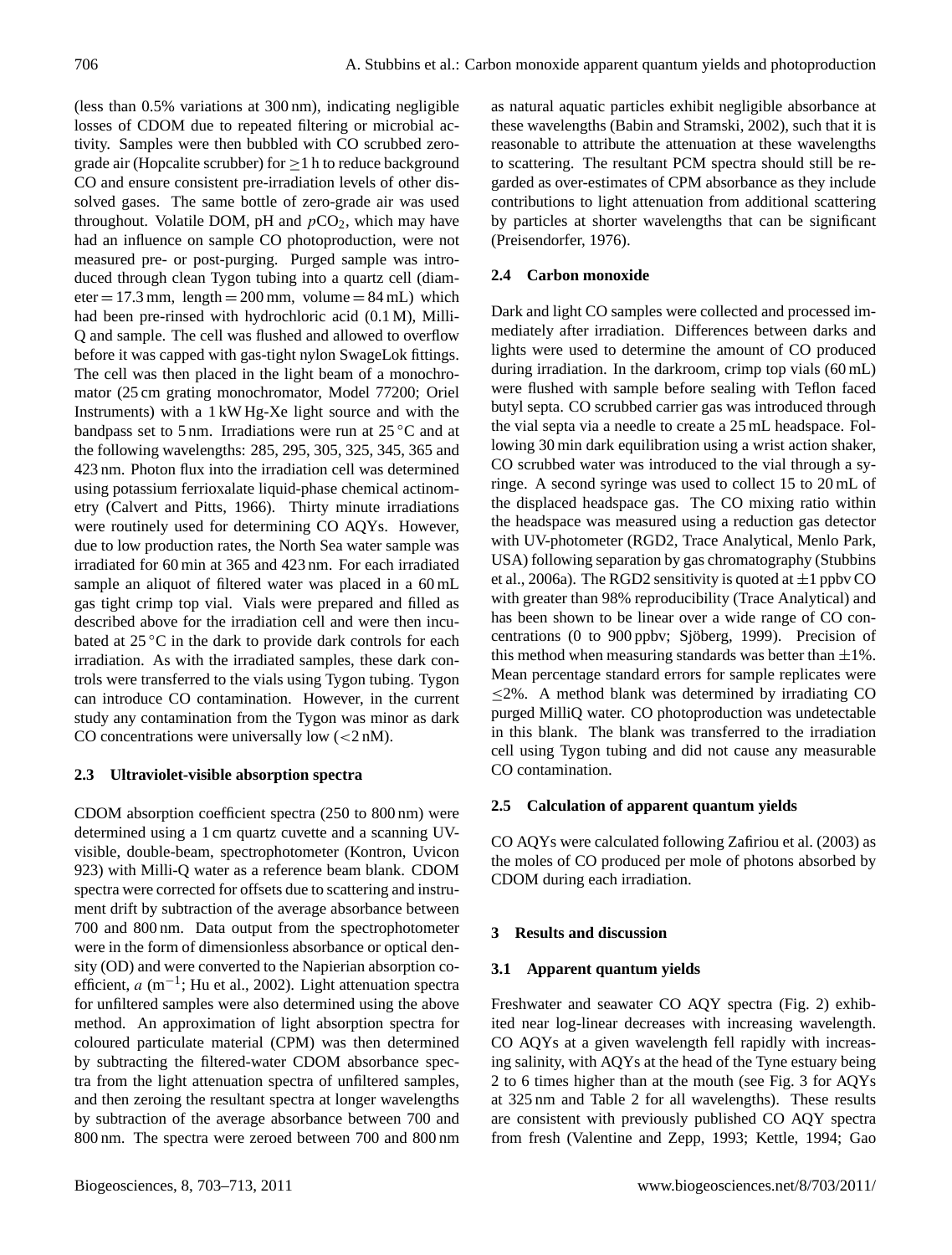

**Fig. 2.** Carbon monoxide apparent quantum yield spectra for the Tyne estuary.

and Zepp, 1998) and marine (Ziolkowski and Miller, 2007; Zafiriou et al., 2003) waters. Similar salinity dependence of CO AQYs has also been observed in other estuaries (Zhang et al., 2006; Xie et al., 2009; White et al., 2010). The CO photoproduction efficiency from simple CDOM analogues has been shown to decrease when electron donating groups are substituted with electron withdrawing groups around the aromatic ring (Stubbins et al., 2008). It is therefore possible that similar changes in the substituent chemistry of aromatic chromophores occur across the freshwater-marine interface and drive the observed trends in CO AQYs.

#### **3.2 Endmember mixing**

A simple 2 component mixing model was employed to investigate the quantitative and qualitative variations in CO AQYs in the Tyne estuary. This model predicted CO AQYs based on the conservative mixing of two endmembers – Tyne water from Scotswood Bridge at the head of the estuary (salinity: 0.1) and coastal North Sea water (salinity: 32.4; Table 2). These two endmembers were those from the 9 April 2001 transect during which samples for all estuarine CO AQYs were collected. Salinity and CDOM absorbance at 325 nm of samples from the 9 April 2001 transect are reported in Table 3, these values were used to predict the conservative mixing of CO AQYs at 325 nm as represented in Fig. 3. At a specific estuarine station and wavelength the proportion of aCDOM predicted to be riverine assuming conservative mixing,  $(R-aCDOM_\lambda \tQ St_n)$  was calculated as:

$$
R-aCDOM_{\lambda} \otimes St_n = (St_n-aCDOM_{\lambda} - NS-aCDOM_{\lambda} \cdot St_n-Sal/NS-Sal)/St_n-aCDOM_{\lambda}
$$
\n(1)

where  $St_n$ -aCDOM<sub> $\lambda$ </sub> is aCDOM at wavelength,  $\lambda$ , measured at station n; NS-aCDOM<sub> $\lambda$ </sub> is aCDOM<sub> $\lambda$ </sub> of North Sea water;  $St_n$ -Sal is measured salinity at station *n*; and NS-Sal is North Sea salinity (in this transect 32.4). CO AQY at a specific station and wavelength  $\left(\mathbf{St}_n\text{-CO } \mathbf{AQY}_\lambda\right)$  was then calculated as:



**Fig. 3.** Measured and modelled carbon monoxide apparent quantum yields (CO AQYs) at 325 nm versus salinity in the Tyne estuary on the 9 April 2001. Grey fill squares are measured values. No fill triangles are values predicted based upon a conservative mixing model of the river water and marine endmembers of the Tyne estuary. Fill triangles are values predicted using in situ CDOM  $a_{412}$  as a proxy for CO AQYs.

$$
Stn-CO AQY\lambda = Stn-R-CDOM\lambda · R-CO AQY\lambda+ (1-Stn-R-CDOM\lambda) · NS-CO AQY\lambda (2)
$$

where R-CO  $AQY_{\lambda}$  and NS-CO  $AQY_{\lambda}$  are wavelength specific CO AQYs determined for Tyne River and North Sea water, respectively.

The above conservative mixing model predicts an 11% decrease in CO AQYs at 325 nm between the head of the estuary and salinity 28.3 (station "Tyne plume", Fig. 3, Table 2). However, actual reductions in CO AQYs were 70% at 325 nm (Fig. 3; results at 325 nm are broadly consistent with other wavelengths), indicating non-conservative decreases in CDOM photoreactivity in the estuary. This observation is consistent with the addition of low photoreactivity CDOM, removal of high photoreactivity CDOM, or some combination of the two, during estuarine mixing. Localised inputs of CDOM can be observed in the immediate proximity of the Howdon wastewater plant (salinity ∼12; Fig. 6) and the lower estuary where there is a considerable amount of shipping traffic (salinity 15–17; Fig. 6). However, these anthropogenic inputs, like those from estuarine mudflats, tributaries and primary production, are minor compared to riverine inputs of DOC, which dominate in the estuary (Ahad et al., 2008). As other inputs of CDOM seem insufficient to impact CDOM photoreacticity, we consider the removal of highly photoreactive CDOM to be the most likely explanation for reduced CO AQYs within the estuary. We previously reported an average 35% removal of Tyne CDOM a at 350 nm during estuarine mixing, possibly due to a combination of CDOM adsorptive removal and flocculation at low salinity (Uher et al., 2001) and/or its progressive photochemical and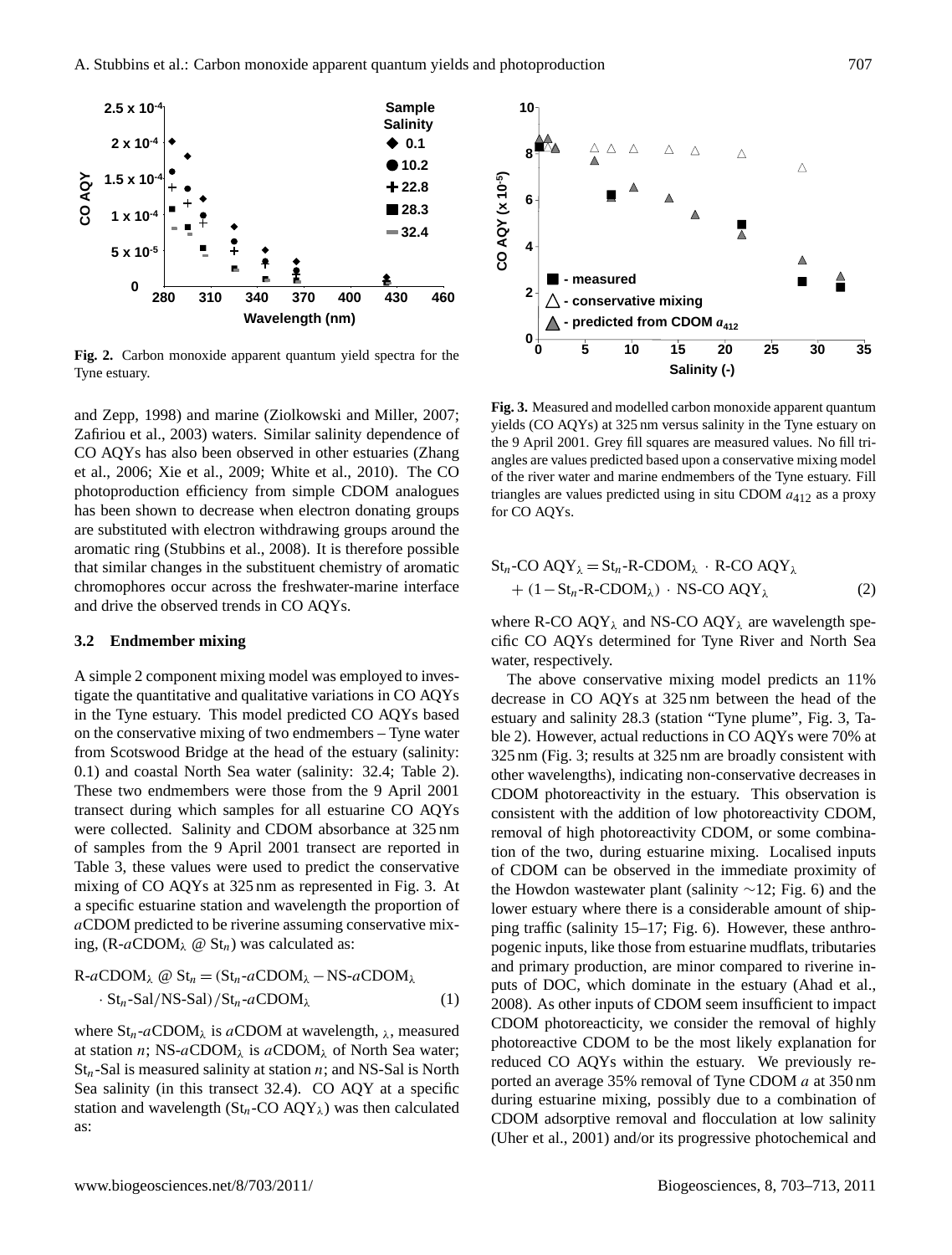|                                                  |          | Wavelength (nm)        |                        |                                                                                             |     |                        |                        |                        |
|--------------------------------------------------|----------|------------------------|------------------------|---------------------------------------------------------------------------------------------|-----|------------------------|------------------------|------------------------|
| <b>Station Name</b><br>$(\# \text{ in Table 1})$ | Salinity | 285                    | 295                    | 305                                                                                         | 325 | 345                    | 365                    | 423                    |
| Scotswood<br>Bridge $(1)$                        | 0.08     | $2.02 \times 10^{-04}$ |                        | $1.81 \times 10^{-04}$ $1.22 \times 10^{-04}$ $8.30 \times 10^{-05}$ $5.06 \times 10^{-05}$ |     |                        | $3.46 \times 10^{-05}$ | $1.28 \times 10^{-05}$ |
| Near<br>Howdon $(9)$                             | 10.2     | $1.60 \times 10^{-04}$ | $1.36 \times 10^{-04}$ | $9.87 \times 10^{-05}$ 6.25 $\times 10^{-05}$                                               |     | $3.48 \times 10^{-05}$ | $2.22 \times 10^{-05}$ | no data                |
| Tynemouth<br>Piers $(12)$                        | 21.8     | $1.37 \times 10^{-04}$ |                        | $1.16 \times 10^{-04}$ $8.78 \times 10^{-05}$ $4.96 \times 10^{-05}$                        |     | $3.09 \times 10^{-05}$ | $1.68 \times 10^{-05}$ | $7.19 \times 10^{-06}$ |
| Tyne Plume<br>(13)                               | 28.3     | $1.08 \times 10^{-04}$ | $8.25 \times 10^{-05}$ | $5.35 \times 10^{-05}$ $2.50 \times 10^{-05}$ $1.00 \times 10^{-05}$                        |     |                        | $8.62 \times 10^{-06}$ | $5.35 \times 10^{-06}$ |
| North Sea<br>(14)                                | 32.4     | $8.04 \times 10^{-05}$ | $7.26 \times 10^{-05}$ | $4.30 \times 10^{-05}$ $2.27 \times 10^{-05}$ $8.57 \times 10^{-06}$                        |     |                        | $6.01 \times 10^{-06}$ | $4.28 \times 10^{-06}$ |

**Table 2.** Carbon monoxide apparent quantum yields for Tyne estuary samples of varying salinity (all samples from 9 April 2001).

microbial degradation throughout the estuary. Of these possible removal processes only photodegradation is known to reduce CO AQYs for CDOM (Stubbins, 2001; Zhang et al., 2006). Further work is thus required to determine whether microbial degradation, flocculation or adsorption onto suspended matter alter CDOM photoreactivity and to quantify their effects, along with that of photodegradation, upon the photoreactivity of riverine CDOM exported to the oceans.

## **3.3 Absorption coefficient versus apparent quantum yields**

Considering the above results, a simple conservative mixing model cannot be used to predict variations in CO AQY in the Tyne estuary and a more robust approach is therefore necessary. Our initial data analysis revealed correlations between CO AQYs and sample CDOM absorption coefficients at various wavelengths. We subsequently selected the CDOM absorbance coefficient at  $412 \text{ nm}$  (CDOM  $a_{412}$ ) as a suitable proxy for three reasons: (1) CDOM  $a_{412}$  is readily measurable in situ; (2) there is a large historical CDOM data set for the Tyne and other aquatic systems; and (3) robust estimates of CDOM  $a_{412}$  can be retrieved from SeaWiFS [\(http://oceancolor.gsfc.nasa.gov/SeaWiFS\)](http://oceancolor.gsfc.nasa.gov/SeaWiFS) and MODIS [\(http://modis.gsfc.nasa.gov\)](http://modis.gsfc.nasa.gov) datasets.

Considering only samples from the Tyne, linear regressions of CO AQYs at all wavelengths versus CDOM  $a_{412}$ had  $r^2$  values greater than 0.8, indicating that CDOM  $a_{412}$  is a useful proxy for CO AQY in the North Tyne, lower River Tyne and Tyne estuary (Fig. 4), which show high levels of peat derived DOC. When the four samples from non-peat dominated systems (the South Tyne, River Tamar, River Tay, and coastal North Sea) are included in the analysis it can be seen that CO AQYs in the moorland dominated South Tyne and Tamar Rivers both lie above the regression line for the entire sample set (Fig. 4), indicating that perhaps moorland derived CDOM has higher CO AQYs than that from peatland catchments. However, the sample from the River Tay lies right on the regression line and is also from a moorland catchment. Therefore, the current dataset is too small to draw meaningful conclusions about how CO AQYs might vary with CDOM source.

Despite the minor variations mentioned above, adding the data points from the four non-peatland sites to the regression resulted in an  $r^2$  that remained >0.8 for all wavelengths, excepting 285 nm, for which  $r^2$  was 0.77 (Fig. 4 and additional details in caption), indicating that CDOM  $a_{412}$  is a suitable proxy for CO AQYs in marine waters and in peat and non-peat carbon dominated rivers. The equations presented here, along with those reported by Xie et al. (2009), provide a means of predicting environmental CO AQY spectra from remotely sensed optical properties of natural water bodies. Similar equations provided in Stubbins (2001) relate CO AQYs to CDOM light absorption at the CO AQY irradiation wavelength and were later used to derive a CO AQY spectrum based upon open ocean CDOM light absorption (Stubbins et al., 2006b). This spectrum was representative of other CO AQY spectra measured directly by irradiation of seawater samples (Ziolkowski and Miller, 2007; Zafiriou et al., 2003). As part of the current study, we recalculated the open ocean CO AQY spectrum using the open ocean CDOM absorbance data at 412 nm from Stubbins et al. (2006b) along with the equations in the caption to Fig. 4. The derived AQY spectrum is again representative of measured open ocean CO AQY spectra (Fig. 5), demonstrating the robustness of using CDOM light absorption coefficients at 412 nm to predict riverine, estuarine and open ocean CO AQYs.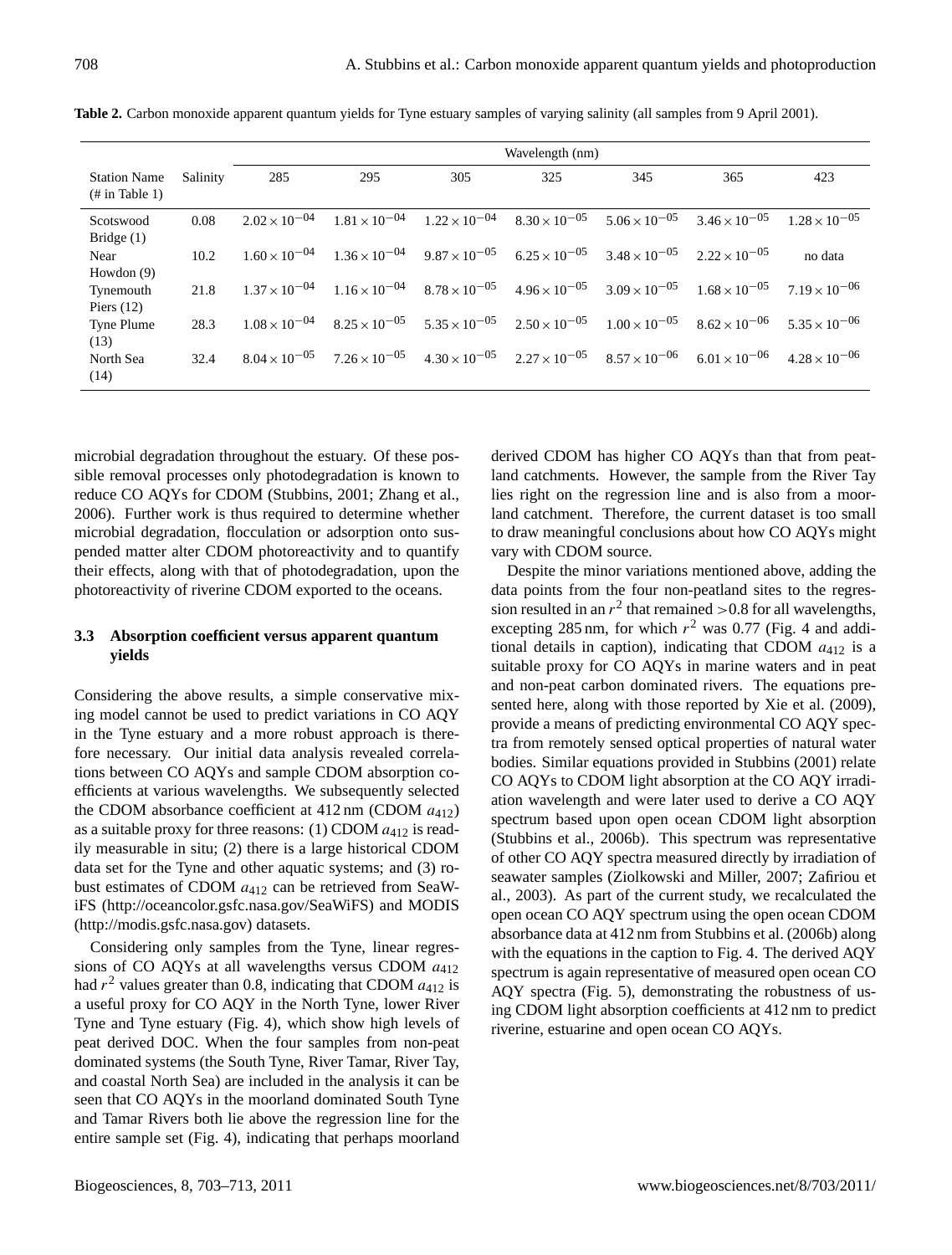

**Fig. 4.** Measured riverine: estuarine and coastal seawater carbon monoxide apparent quantum yields (CO AQYs) versus sample absorption coefficient at  $412 \text{ nm}$  (CDOM  $a_{412}$ ). Black fill squares are from the North Tyne: River Tyne: Tyne estuary and coastal North Sea (North East England); grey fill diamond is from the South Tyne (North East England); grey fill square is from the Tamar River (South West England); and no fill diamond is from the River Tay (South East Scotland). Straight lines are linear regressions of all data: where CO AQY<sub> $\lambda$ </sub> = y<sub>0</sub> + m × a<sub>412</sub>: y<sub>0</sub> is the y-intercept (CO  $AQY$ ) and  $m$  the slope of linear regressions of CO  $AQY$  at wavelength:  $\lambda$ : against sample CDOM absorption coefficient at 412 nm  $(a_{412})$ . Statistics for the curves are as follows:

| Wavelength<br>(nm) | $y_0 \times 10^{-6}$ | $m \times 10^{-6}$ | $r^2$ | $\boldsymbol{p}$ | n  |
|--------------------|----------------------|--------------------|-------|------------------|----|
| 285                | 110.3                | 5.796              | 0.77  | 0.0009           | 10 |
| 295                | 83.05                | 5.740              | 0.87  | < 0.0001         | 10 |
| 305                | 61.98                | 4.341              | 0.81  | 0.0004           | 10 |
| 325                | 26.77                | 3.706              | 0.86  | 0.0003           | 9  |
| 345                | 14.26                | 2.137              | 0.83  | 0.0003           | 10 |
| 365                | 9.49                 | 1.435              | 0.83  | 0.0002           | 10 |
| 423                | 4.14                 | 0.472              | 0.88  | 0.0002           | 9  |



**Fig. 5.** Open ocean carbon monoxide apparent quantum yields (CO AQYs). Solid filled squares represent data calculated using parameters listed in the Fig. 5 legend inset together with the open ocean CDOM absorbance coefficient at 412 nm (absorbance data from Stubbins et al., 2006b). Other CO AQY spectra are for the Pacific Ocean (Zafiriou et al., 2003; long grey dash) and the Atlantic Ocean (Ziolkowski and Miller, 2007; solid grey line).

**Table 3.** Measured salinity and coloured dissolved organic matter absorbance coefficient at 325 nm (CDOM  $a_{325}$ ) in the Tyne estuary on 9 April 2001. These values were used to calculate the conservative mixing of CDOM and apparent quantum yields.

| <b>Station Name</b><br>$(\# \text{ in Table 1})$ | Salinity | Measured<br>CDOM $a_{325}$ (m <sup>-1</sup> ) |
|--------------------------------------------------|----------|-----------------------------------------------|
| Scotswood Bridge (1)                             | 0.08     | 60.1                                          |
| St. Peter's $(3)$                                | 1.0      | 58.7                                          |
| St. Anthony's (4)                                | 1.8      | 55.0                                          |
| Wallsend (6)                                     | 6        | 49.2                                          |
| Howdon (8)                                       | 7.8      | 34.7                                          |
| Near Howdon (9)                                  | 10.2     | 38.5                                          |
| Baby Bridge (10)                                 | 14.0     | 33.5                                          |
| North Shields (11)                               | 16.8     | 27.5                                          |
| Tynemouth Piers (12)                             | 21.8     | 19.1                                          |
| Tyne Plume (13)                                  | 28.3     | 8.1                                           |
| North Sea (14)                                   | 32.4     | 1.4                                           |

### **3.4 Modelled carbon monoxide photoproduction in the Tyne estuary**

Although the causality underlying the empirical correlation between CO AQY and CDOM  $a_{412}$  remains unclear, the relationship between these two parameters offers a robust and simple proxy for the prediction of CO AQYs in natural waters. Therefore, this proxy was used to model CO AQY spectra and CO photoproduction in the Tyne estuary.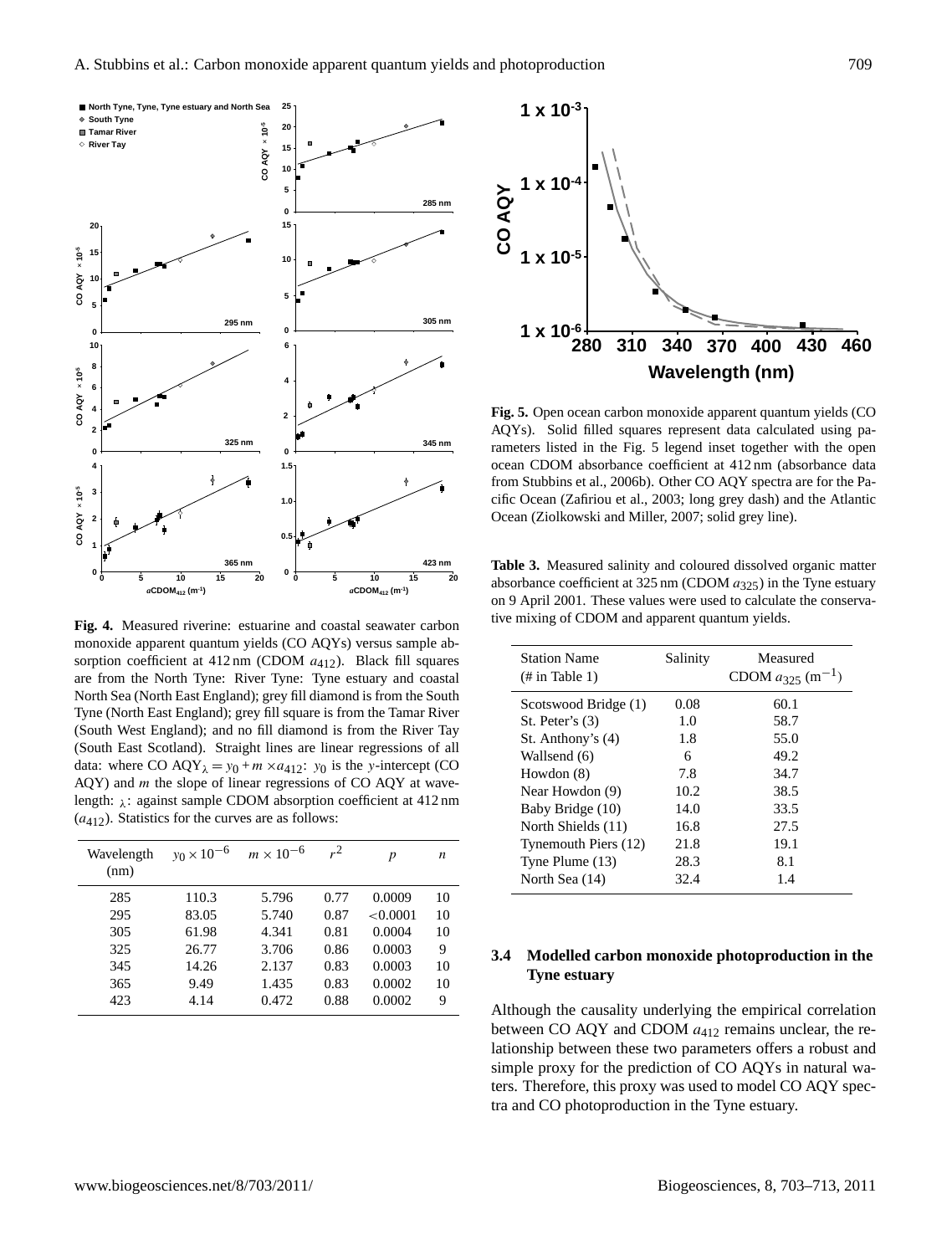

**Fig. 6.** Top panel: seasonally averaged coloured dissolved organic matter (CDOM; black fill) and particulate coloured material (CPM; grey fill) absorption coefficient at 412 nm versus salinity in the Tyne estuary. Bottom panel: seasonally averaged carbon monoxide versus salinity in the Tyne estuary. Black fill: assuming only photons absorbed by CDOM are involved in carbon monoxide (CO) photoproduction; grey fill: assuming all photons absorbed by chromophores (i.e.: CDOM plus particulates) are involved in CO photoproduction.

The equation and parameters described in the caption to Fig. 4 were used to calculate CO AQY spectra using annual average CDOM  $a_{412}$  for sites in the Tyne estuary (Table 1). Best fit parameterisations were obtained by dividing the CO AQY spectra into two sections (285–345 nm and 345–423 nm) each fitted using a power regression (Stubbins et al., 2006b). These CO AQY spectra were then used to calculate CO photoproduction via Eq. (3) (Stubbins et al., 2006b):

$$
\sum_{\text{Station Area}} \int_{280}^{800} (\text{irradiance} \cdot \text{attention}_{1+2} + A_{\text{CDOM}}/A_{\text{Total}} \cdot \text{CO AQY})_{\lambda}
$$
(3)

where irradiance is annual global spectral solar irradiance at 55 degrees north (latitude of Tyne estuary), attenuation factors 1 and 2 are corrections for the reflection of light by cloud (0.8; Nelson et al., 1998; Zafiriou et al., 2003) and the water's surface (non-spectral, 0.93; Zepp and Cline, 1977), and  $A_{\text{CDOM}}$  and  $A_{\text{Total}}$  are the CDOM and total light absorption (optical density) in the water column.  $A_{\text{Total}}$  is the total light absorption in the water column, calculated as the sum of CDOM, CPM and pure water absorbance spectra, the latter taken from Buiteveld et al. (1994). As noted in Sect. 2.3, the method employed to calculate CPM absorbance actually delivers an overestimate derived from a partially corrected measurement of particulate light attenuation. The use of this overestimate of CPM absorbance in Eq. (3) leads to an underestimation of the amount of light absorbed by CDOM in the estuary. Therefore, the rate calculated in Eq. (3) is presented as a minimum predicted CO photoproduction rate for the estuary.

Recent work has shown that CO photoproduction from CPM is approximately as efficient as CO photoproduction from CDOM (Xie and Zafiriou, 2009). Therefore, CO photoproduction was further calculated assuming all light entering the water column to be absorbed by photoreactive chromophores, whether particulate or dissolved (i.e. the terms  $A_{\rm{CDOM}}$  and  $A_{\rm{Total}}$  were removed from Eq. 3). This estimate provides an upper limit to CO production to compliment the lower limit calculated above.

Annual solar irradiance was calculated following the rationale presented in Stubbins et al. (2006b). Firstly, the average daily spectral global irradiance at 55 degrees north for the winter and summer solstices, spring and winter equinoxes, and mid points between each was generated using SMARTS2, giving a total of 8 equidistant dates. Following Stubbins et al. (2006b), seasonal variations in irradiance were graphed over the spectral range 280–800 nm (resolution 1 nm) and the areas under the curves calculated by integration (SPSS Sigmaplot) to determine annual irradiance at each wavelength. Annual photon fluxes (E yr<sup>-1</sup>) were then determined for each Tyne estuary section, using section surface areas in Table 1, and CO photoproduction calculated following Eq. (3).

CDOM  $a_{412}$ , estimated CPM  $a_{412}$  and rates of CO photoproduction versus salinity are shown in Fig. 6. The  $a_{412}$  data (Fig. 6, top panel) show CDOM absorbance to dominate at the head of the estuary. Downstream the proportion of light absorbed by CPM increases so that from a salinity of ∼10 and onwards downstream to the mouth of the estuary light absorption at 412 nm by CDOM and particulates are roughly equal (Fig. 6). As a result of the CDOM and CPM distributions, the CO photoproduction modelled assuming only CDOM to be photoreactive falls steeply as CPM absorbance increases between salinities of 0 and 2 at the head of the estuary. Modelled CO photoproduction continues to fall until salinity ∼12 and then remains constant throughout the rest of the estuary, even as CO AQYs decline. Fluctuations in CDOM, particulate absorbance and CO photoproduction between salinities 10 and 16 reflect minor inputs of low CDOM, high particulate load waters from a nearby wastewater outfall (Howdon). The lower estimate of estuarine CO photoproduction based upon CDOM photoreactivity alone was 1.38 Tonnes-C yr−<sup>1</sup> . The upper limit, assuming all light entering the water column produces CO, whether absorbed by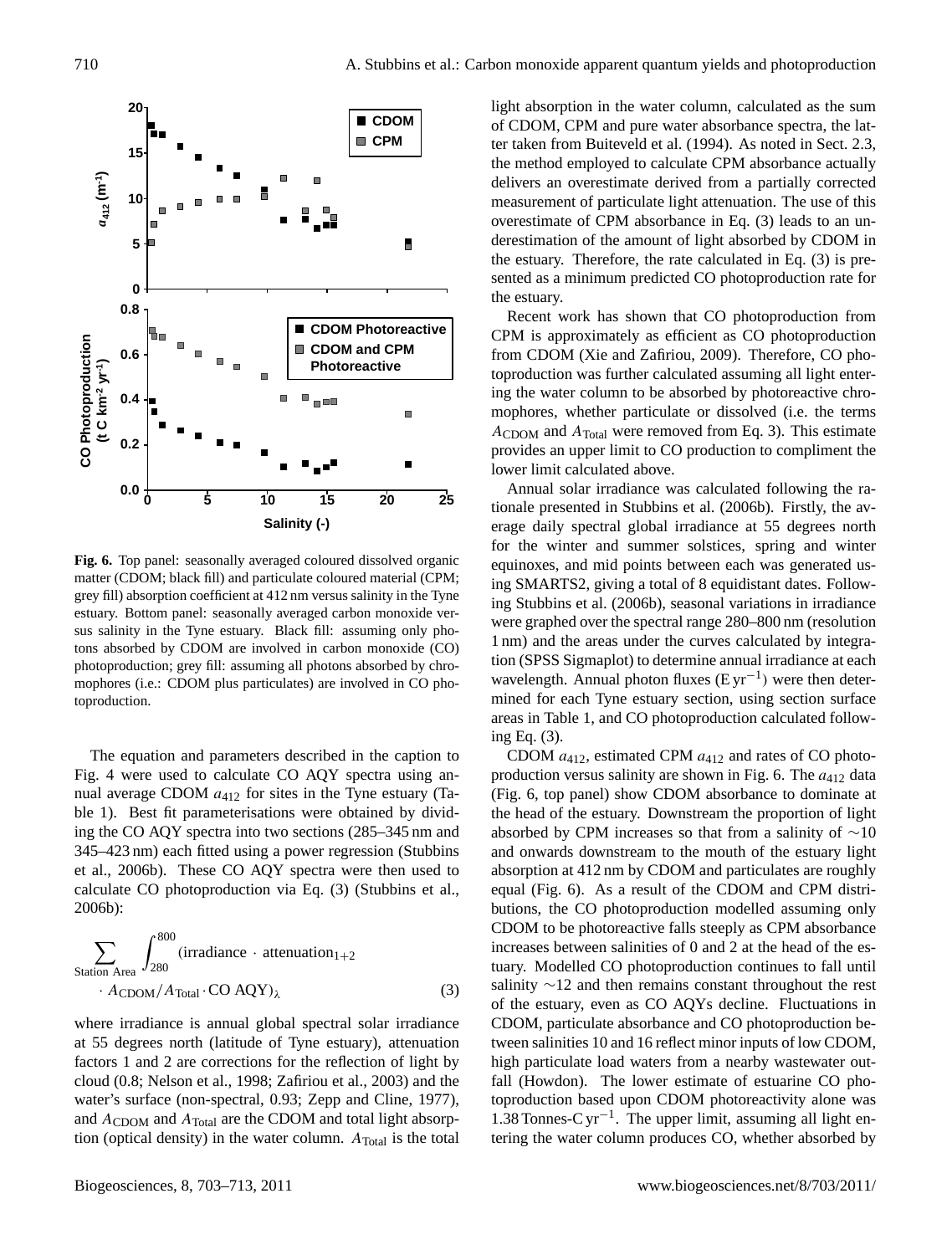CDOM or CPM, was more than twice as high (3.57 Tonnes- $C \, \text{yr}^{-1}$ ). The discrepancy between these two values highlights the need for further work to constrain the relative importance of CDOM and CPM in environmental photoreactions.

Finally, in the current study all AQYs were determined at  $25^{\circ}$ C, whereas, temperatures in the River Tyne and its estuary ranged from ∼5 ◦C in January to ∼15 ◦C in August (personal observation, 1998–2001). As CO AQYs are temperature dependant, the CO AQYs measured in the current study were adjusted using the CO AQY temperature sensitivities for the waters of the upper St. Lawrence estuary (Zhang et al., 2006). CO AQYs were temperature corrected for the winter (5  $\rm{°C}$ ), summer (15  $\rm{°C}$ ), spring, and autumn (both 10  $\rm{°C}$ ). The correction for the upper St. Lawrence was chosen and applied to our dataset as the St. Lawrence waters exhibited the greatest temperature sensitivity in the study of Zhang et al. (2006), increasing by ∼70% per 20 ◦C increase. Applying the most extreme temperature correction from Zhang et al. (2006) to our CDOM-only prediction of estuarine CO production yielded a new, reduced minimum estimate of CO photoproduction in the Tyne estuary of 0.99 Tonnes-C  $yr^{-1}$ .

#### **3.5 Photomineralization of dissolved organic carbon**

A first order estimate of total dissolved organic carbon (DOC) photomineralization in the Tyne estuary was made by extrapolating from CO photoproduction using a ratio of dissolved inorganic carbon:biolabile DOC:CO photoproduction of 20:13:1 (Miller and Zepp, 1995; Gao and Zepp, 1998; Miller et al., 2002). Estimated production of dissolved inorganic carbon, mineralization through photoproduction of biolabile carbon and total DOC mineralization were thus 20–71, 13–46 and 33–117 Tonnes-C yr<sup>-1</sup>, respectively. Riverine DOC inputs to the Tyne estuary were estimated at  $\sim$ 25 600 Tonnes-C yr<sup>-1</sup> based upon an annually averaged freshwater flow rate of  $55 \,\mathrm{m^3\,s^{-1}}$  for the period 1998–2001 (Environment Agency, UK; [http://www.](http://www.environment-agency.gov.uk) [environment-agency.gov.uk\)](http://www.environment-agency.gov.uk) and an annually averaged freshwater DOC concentration of 1230  $\mu$ M (Spencer et al., 2007). Using these values, estimated DOC removal through CO photoproduction amounts to a modest 0.004–0.014% of total DOC inputs and total photochemical losses of DOC within the estuary are similarly small: 0.13–0.46% of the DOC input.

#### **4 Conclusions**

A conservative mixing model involving freshwater and marine CDOM was unable to account for the large decrease in CO AQYs observed between the head and mouth of the Tyne estuary. Instead, the linear relationship between CDOM  $a_{412}$ and CO AQYs provides a robust proxy for the prediciton of AQY spectra throughout the Tyne estuary. This relationship is also a robust predictor of open ocean AQYs and allows assessing CDOM photoreactivity in a water body from wavelength specific satellite ocean colour data (e.g. SeaWiFS, bandwidth 402–422 nm; MODIS, bandwidth 405–420 nm). Further work is required to determine the veracity of this approach in systems where CDOM has other sources and varying histories.

Extrapolating modelled CO photoproduction in the Tyne to rates of total DOC photomineralization implies a minor role for photochemistry in the C-cycle of the Tyne estuary, with less than 1% of the riverine DOC input being removed during estuarine transport. This is perhaps not surprising as the Tyne estuary (∼55◦ N) is subject to moderate light levels and receives inputs of high DOC river water (average: 1230 µM; Spencer et al., 2007), which is rapidly exported to the coastal North Sea (average residence time: ∼12 days; Watts-Rodrigues, 2003).

Measured CO AQYs fell by between 47%, at 285 nm, to 80%, at 345 nm, during transit from the head to the mouth of the estuary, with only 8 to 14% of this decrease ascribable to the mixing of high AQY freshwaters with low photoreactivity sea water. This drop in photoreactivity indicates that a highly photoreactive fraction of the CDOM pool is rapidly and preferentially lost during estuarine transit. Therefore, *in estuary* processes appear to have a major impact upon the photoreactivity (i.e., CO AQYs) of CDOM exported to the coastal North Sea. Previous work has shown CO AQYs to fall rapidly with irradiation time (photons absorbed; Zhang et al., 2006), indicating that the reduction in CDOM photoreactivity may be driven by *in estuary* CDOM photobleaching. Further quantitative modelling studies are required to determine whether photobleaching can indeed drive the drop in photochemistry observed as CDOM is exported from riverto-sea.

*Acknowledgements.* We would like to thank Vassilis Kitidis and Gordon Henry for their help running the irradiation system; Ali and Kate, the crew of R/V *Bernicia*; and the anonymous reviewers for their insightful comments and suggestions which have improved the finished article. Laboratory work was funded by the National Environmental Research Council (grant number GR3 11665), Newcastle University and Plymouth Marine Laboratory, data handling, modelling and writing were funded by the National Science Foundation (OCE-0327446 and OCE-0728634). Any opinions, findings, and conclusions or recommendations expressed in this paper are those of the authors and do not necessarily reflect the views of the funding bodies.

Edited by: T. J. Battin

#### **References**

Ahad, J. M. E., Barth, J. A. C., Ganeshram, R. S., Spencer, R. G. M., and Uher, G.: Controls on carbon cycling in two contrasting temperate zone estuaries: The Tyne and Tweed, UK, Estuar. Coast. Shelf S., 78, 685–693, 2008.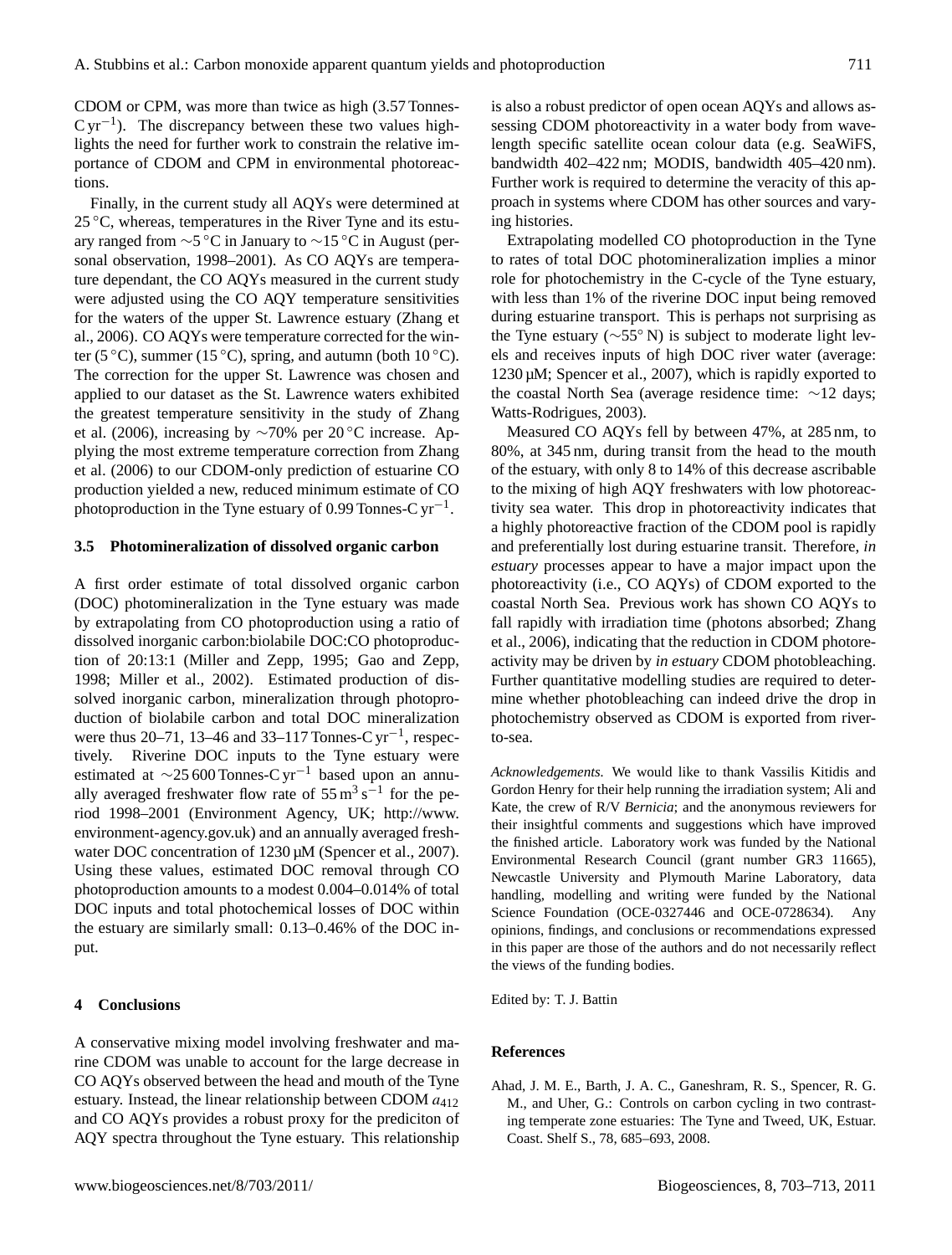- Babin, M. and Stramski, D.: Light absorption by aquatic particles in the near-infrared spectral region, Limnol. Oceanogr., 47, 911– 915, 2002.
- Bates, T. S., Kelly, K. C., Johnson, J. E., and Gammon, R. H.: Regional and seasonal variations in the flux of carbon monoxide to the atmosphere, J. Geophys. Res., 100(D11), 23093–23101, 1995.
- Bremner, A.: The late glacial geology of the Tay Basin from pass of Birnam to Grandtully and Pitlochry, Trans. Edinburgh Geol. Soc., 13, 473–483, 1939.
- Bryant, R. G. and Gilvear, D. J.: Quantifying geomorphic and riparian land cover changes either side of a large flood event using airborne remote sensing: River Tay, Scotland, Geomorphology, 29, 307–321, 1999.
- Buiteveld, H., Hakvoort, J. H. M., and Donze, M.: The optical properties of pure water, in: Ocean Optics XII. SPIE Proceedings Series, Bergen, Norway, edited by: Jaffe, J. S., SPIE, Bellingham, 174–183, 1994.
- Calvert, J. G. and Pitts Jr., J. N.: Photochemistry, John Wiley and Sons, New York, 1966.
- Conrad, R., Seiler, W., Bunse, G., and Giehl, H.: Carbon monoxide in seawater (Atlantic Ocean), J. Geophys. Res., 87(C11), 8839– 8852, 1982.
- Del Vecchio, R. and Blough, N. V.: Photobleaching of chromophoric dissolved organic matter in natural waters: Kinetics and modeling, Mar. Chem., 78, 231–253, 2002.
- Doney, S. C., Najjar, R. G., and Stewart, S.: Photochemistry, mixing and diurnal cycles in the upper ocean, J. Mar. Res., 53, 341–369, 1995.
- Fichot, C. G. and Miller, W. L.: An approach to quantify depthresolved marine photochemical fluxes using remote sensing: Application to carbon monoxide (CO) photoproduction, Remote Sens. Environ., 114, 1363–1377, 2010.
- Gao, H. Z. and Zepp, R. G.: Factors influencing photoreactions of dissolved organic matter in a coastal river of the southeastern United States, Environ. Sci. Technol., 32, 2940–2946, 1998.
- Helms, J. R., Stubbins, A., Ritchie, J. D., Minor, E. C., Kieber, D. J., and Mopper, K.: Absorption spectral slopes and slope ratios as indicators of molecular weight, source, and photobleaching of chromophoric dissolved organic matter, Limnol. Oceanogr., 53, 955–969, 2008.
- Hope, D., Billett, M. F., Milne, R., and Brown, T. A. W.: Exports of organic carbon in British rivers, Hydrol. Process., 11(3), 325– 344, 1997.
- Hu, C. M., Muller-Karger, F. E., and Zepp, R. G.: Absorbance, absorption coefficient, and apparent quantum yield: A comment on common ambiguity in the use of these optical concepts, Limnol. Oceanogr., 47, 1261–1267, 2002.
- Kettle, A. J.: A model of the temporal and spatial distribution of carbon monoxide in the mixed layer, M.Sc. Thesis, Woods Hole Oceanogr. Inst.-Mass, Inst. of Technol, Joint Program in Oceanogr., Woods Hole, MA, 1994.
- Kettle, A. J.: Diurnal cycling of carbon monoxide (CO) in the upper ocean near Bermuda, Ocean Model., 8, 337–367, 2005.
- Maitland, P. S. and Smith, I. R.: The River Tay: ecological changes from source to estuary, P. Roy. Soc. Edinb., 92B, 373–392, 1987.
- Miller, A. E. J.: Seasonal investigations of dissolved organic carbon dynamics in the Tamar Estuary, UK, Estuar. Coast. Shelf S., 49(6), 891–908, 1999.
- Miller, W. L. and Zepp, R. G.: Photochemical production of dissolved inorganic carbon from terrestrial organic-matter: Significance to the oceanic organic-carbon cycle, Geophys. Res. Lett., 22(4), 417–420, 1995.
- Miller, W. L., Moran, M. A., Sheldon, W. M., Zepp, R. G., and Opsahl, S.: Determination of apparent quantum yield spectra for the formation of biologically labile products, Limnol. Oceanogr., 47(2), 343–352, 2002.
- Mopper, K. and Kieber, D. J.: Marine photochemistry and its impact on carbon cycling, in: The Effects of UV Radiation in the Marine Environment, Cambridge Environ. Chem. Ser., vol. 10, edited by: de Mora, S., Demers, S., and Vernet, M., Cambridge Univ. Press, New York, 101–129, 2000.
- Mopper, K. and Kieber, D. J.: Impact of DOM Photochemistry on the Biogeochemical Cycling of Carbon, Nitrogen, Sulfur and Phosphorus in the Sea, in: Biogeochemistry of Marine Dissolved Organic Matter, edited by: Carlson, C. and Hansell, D., Academic Press, 456–503, 2001.
- Moran, M. A. and Zepp, R. G.: Role of photoreactions in the formation of biologically labile compounds from dissolved organic matter, Limnol. Oceanogr., 42, 1307–1316, 1997.
- Najjar, R. G., Erickson III, D. J., and Madronich, S.: Modeling the air-sea fluxes of gases formed from the decomposition of dissolved organic matter: Carbonyl sulfide and carbon monoxide, in: The Role of Nonliving Organic Matter in the Earth's Carbon Cycle: Report of the Dahlem Workshop on the Role of Nonliving Organic Matter in the Earth's Carbon Cycle, Berlin 1993, 12–17 September, edited by: Zepp, R. G. and Sonntag, C., John Wiley, New York, 107–132, 1995.
- Nelson, N. B., Siegel, D. A., and Michaels, A. F.: Seasonal dynamics of colored dissolved organic material in the Sargasso Sea, Deep-Sea Res. Pt. I, 45(6), 931–957, 1998.
- Preisendorfer, R. W.: Hydrologic Optics, US Dept. of Commerce, NOAA Env. Res. Lab., Washington DC, 5, 255–259, 1976.
- Sholkovitz, E. R.: Chemical and physical processes controlling the chemical composition o suspended material in the River Tay estuary, Estuar. Coast. Mar. Sci., 8(6), 523–545, 1979.
- Sjöberg, T. N.: The distribution and cycling of dissolved carbon monoxide in estuarine, coastal and shelf break environments, Ph.D. thesis, Univ. of East Anglia, UK, 1999.
- Spencer, R. G. M., Ahad, J. M. E., Baker, A., Cowie, G. L., Ganeshram, R., Upstill-Goddard, R. C., and Uher, G.: The estuarine mixing behaviour of peatland derived dissolved organic carbon and its relationship to chromophoric dissolved organic matter in two North Sea estuaries (U.K.), Estuar. Coast. Shelf S., 74, 131–144, 2007.
- Stubbins, A.: Aspects of aquatic CO photoproduction from CDOM, Ph.D. Thesis, University of Newcastle-upon-Tyne, UK, 2001.
- Stubbins, A., Uher, G., Kitidis, V., Law, C. S., Upstill-Goddard, R., and Woodward, E. M. S.: The open ocean source of atmospheric carbon monoxide, Deep-Sea Res. Pt. II, 53, 1685–1694, 2006a.
- Stubbins, A., Uher, G., Law, C. S., Mopper, K., Robinson, C., and Upstill-Goddard, R. C.: Open ocean carbon monoxide photoproduction, Deep-Sea Res. Pt. II, 53, 1695–1705, 2006b.
- Stubbins, A., Hubbard, V., Uher, G., Aiken, G., Law, C. S., Upstill-Goddard, R. C., and Mopper, K.: Relating carbon monoxide photoproduction to dissolved organic matter functionality, Environ. Sci. Technol., 42, 3271–3276, 2008.
- Uher, G., Hughes, C., Henry, G., and Upstill-Goddard, R. C.: